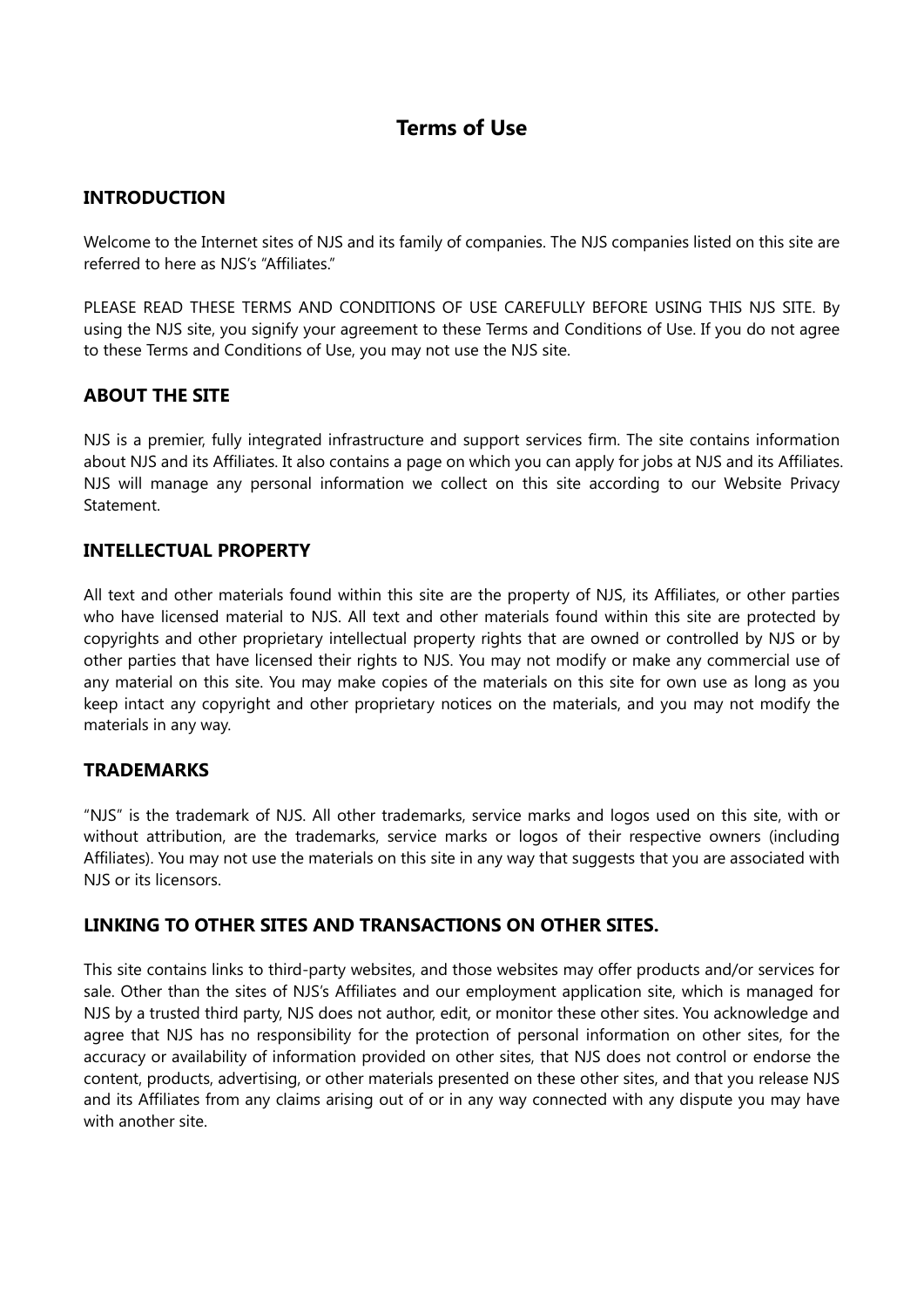## **USER CONDUCT**

You agree that you will comply with all of these Terms and Conditions of Use and that you will not use NJS's or its Affiliates' names, URLs, trademarks, server, or other materials in connection with, or to transmit, any unsolicited communications or "spam."

In addition, you may not transmit to NJS in any way any communications, text, graphics or other information that: (a) is obscene, fraudulent, indecent, or that defames, abuses, harasses, or threatens others; (b) contains any viruses, Trojan horses, worms, time bombs, cancelbots, or other disabling devices or other harmful component intended to or that may damage, detrimentally interfere with, surreptitiously intercept, or expropriate any system, data, or personal information; (c) advocates or encourages any illegal activity; (d) infringes on the copyright, patent, trademark, trade secret, right of publicity, or other intellectual property or proprietary right of any third party; (e) violates the privacy of individuals, including, but not limited to, other users of this site; or (f) violates any applicable local, state, national or international law.

#### **NO WARRANTIES**

THIS SITE AND ANY CONTENT OR INFORMATION CONTAINED WITHIN THE SITE ARE FOR GENERAL INFORMATION ONLY AND ARE PROVIDED "AS IS" WITH NO REPRESENTATIONS OR WARRANTIES OF ANY KIND.

IN ADDITION, NJS DOES NOT WARRANT THAT THE FUNCTIONS ON THE SITE WILL BE UNINTERRUPTED OR ERROR-FREE, THAT DEFECTS IN OR ON THE SITE WILL BE CORRECTED, OR THAT THE SITE OR THE SERVER THAT MAKES THE SITE AVAILABLE ARE FREE OF VIRUSES OR OTHER HARMFUL COMPONENTS. YOU (AND NOT NJS) ASSUME THE ENTIRE RISK OF ANY RELIANCE ON THESE MATERIALS.

Under no circumstances will NJS be liable in any way for any content, including, but not limited to, any errors or omissions in any content, or any loss or damage of any kind incurred as a result of the use of any content posted, emailed or otherwise transmitted via this site.

#### **LIMITATION OF LIABILITY**

UNDER NO CIRCUMSTANCES SHALL NJS, ITS AFFILIATES OR ITS SUBSIDIARIES, OR THE RESPECTIVE OFFICERS, DIRECTORS, AGENTS, EMPLOYEES, SPONSORS, AND OTHER PARTNERS OF EACH BE RESPONSIBLE OR LIABLE FOR ANY INDIRECT, INCIDENTAL, CONSEQUENTIAL, SPECIAL, EXEMPLARY, PUNITIVE OR OTHER DAMAGES ARISING OUT OF OR RELATING IN ANY WAY TO THE SITE, THE SERVICES AVAILABLE ON THE SITE OR INFORMATION CONTAINED WITHIN THE SITE, EVEN IF IT HAS BEEN ADVISED OF THE POSSIBILITY OF SUCH DAMAGES. FURTHER, NJS'S ENTIRE LIABILITY UNDER THESE TERMS AND CONDITIONS OF USE SHALL BE LIMITED TO THE AMOUNT PAID FOR USE OF THE SITE, IF ANY. YOUR SOLE REMEDY FOR DISSATISFACTION WITH THIS SITE AND/OR SITE-RELATED SERVICES IS TO STOP USING THE SITE AND/OR THOSE SERVICES.

#### **INDEMNITY**

If you violate any of these Terms and Conditions of Use or if you misuse this website, you agree to defend, indemnify and hold harmless NJS, its officers, directors, employees, agents and licensees from any and all liability including costs, expenses and attorneys' fees that arise out of or are related to your violation or misuse.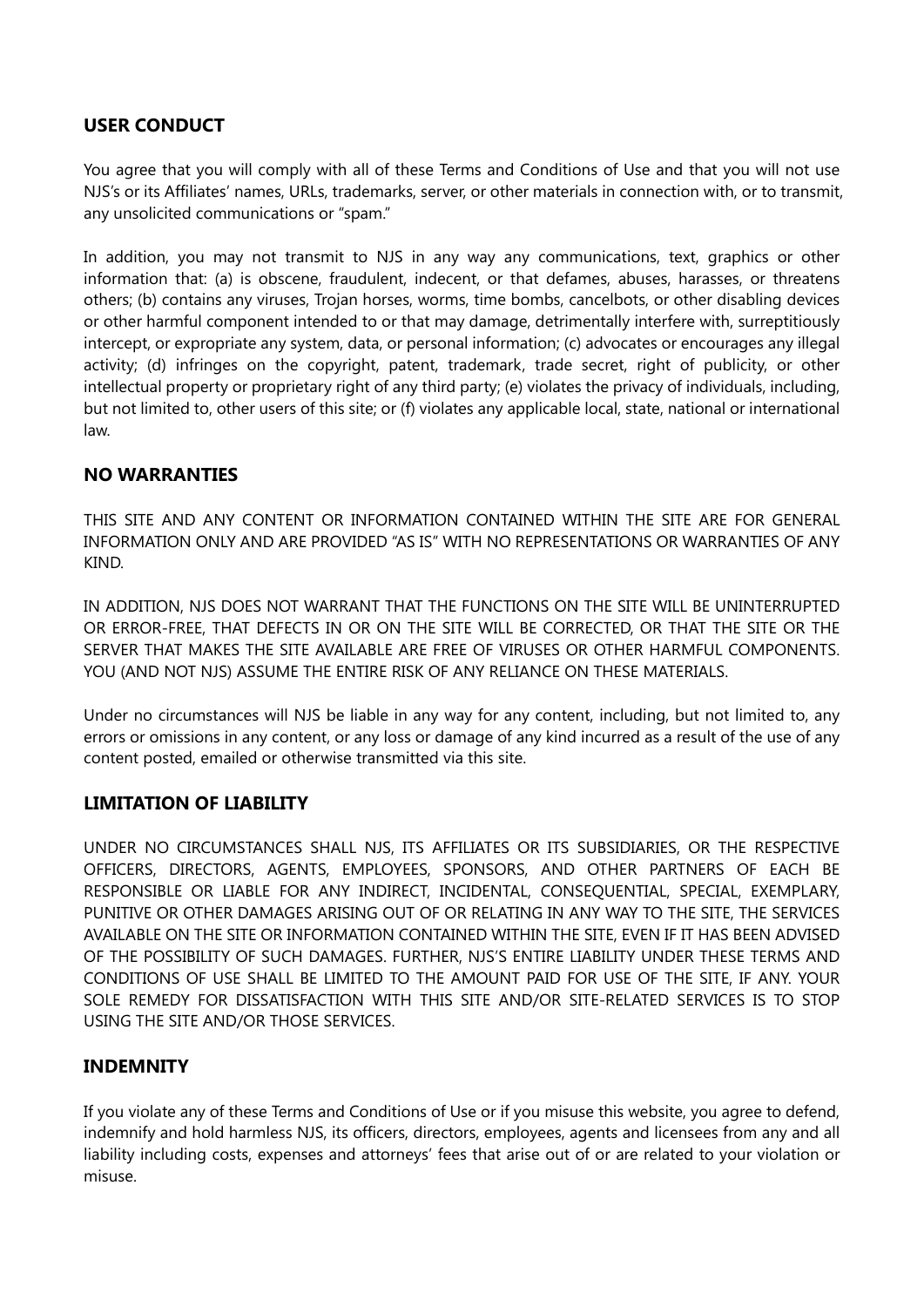## **TERMINATION OF THE USE OF SITE**

NJS may, in its sole discretion and in addition to any other remedies available to NJS, with or without cause, withdraw, suspend or discontinue at any time any materials or services available on this site, your username and password, and any functionality or features in or on this site, with or without notice.

## **LIMITED DISTRIBUTION AND TERRITORIAL CONSIDERATIONS**

This site is controlled and operated by NJS from its offices within the State of California, U.S.A. NJS makes no representation that materials on this site are appropriate or available for use in other locations. Those who choose to access this site from other locations do so on their own initiative and are responsible for compliance with local laws, if and to the extent local laws are applicable. Use of or access to this site shall not be construed as the purposeful availment of the benefits or privilege of doing business in any state other than the State of California by NJS and its Affiliates.

#### **GOVERNING LAW AND JURISDICTION**

This Agreement shall be governed by, construed and enforced in accordance with the laws of the State of California, as it is applied to agreements entered into and to be performed entirely within California and without giving effect to any principles of conflicts of laws. You agree that any lawsuit or other action brought by NJS and its Affiliates, you or any third party to enforce the Terms and Conditions of Use, or in connection with any matters related to this site, shall be subject only to the jurisdiction of either the state or federal courts located in Los Angeles County, California.

## **MODIFICATIONS**

NJS reserves the right to change or modify the Terms and Conditions of Use at any time. Any questions regarding the Terms and Conditions of Use should be sent to info@NJS.com. The Terms and Conditions of Use shall not be modified except in writing, as posted on this site by NJS. Any change or modification made by NJS will be effective immediately upon posting on this site and your continued use of this site means that you have agreed to accept any changes or modifications made by NJS.

#### **CAUTIONARY LANGUAGE REGARDING FORWARD-LOOKING STATEMENTS**

This site may contain statements, estimates or projections that constitute "forward-looking statements" as defined under Japanese securities laws. These forward-looking statements generally can be identified by the context of the statement or the use of forward-looking terminology, such as "believes," "estimates," "anticipates," "intends," "expects," "plans," "is confident that" or words of similar meaning. Similarly, statements that describe NJS's future operating performance, financial results, financial position, plans, objectives, strategies or goals are forward-looking statements. These forward-looking statements are based on NJS's current expectations. Known and unknown internal and external risks and uncertainties may cause the actual results to be materially different from those expressed in or implied by the forward-looking statements. Such risks and uncertainties include, but are not limited to, the risk factors noted in NJS's filings with the Securities and Exchange Commission. You should not place undue reliance on forward-looking statements, which speak only as of the date they are made. NJS undertakes no obligation to publicly update or revise any forward-looking statements.

We may also communicate via third party social media websites such as Twitter or Facebook and such communications may include forward-looking statements subject to the risks and uncertainties identified